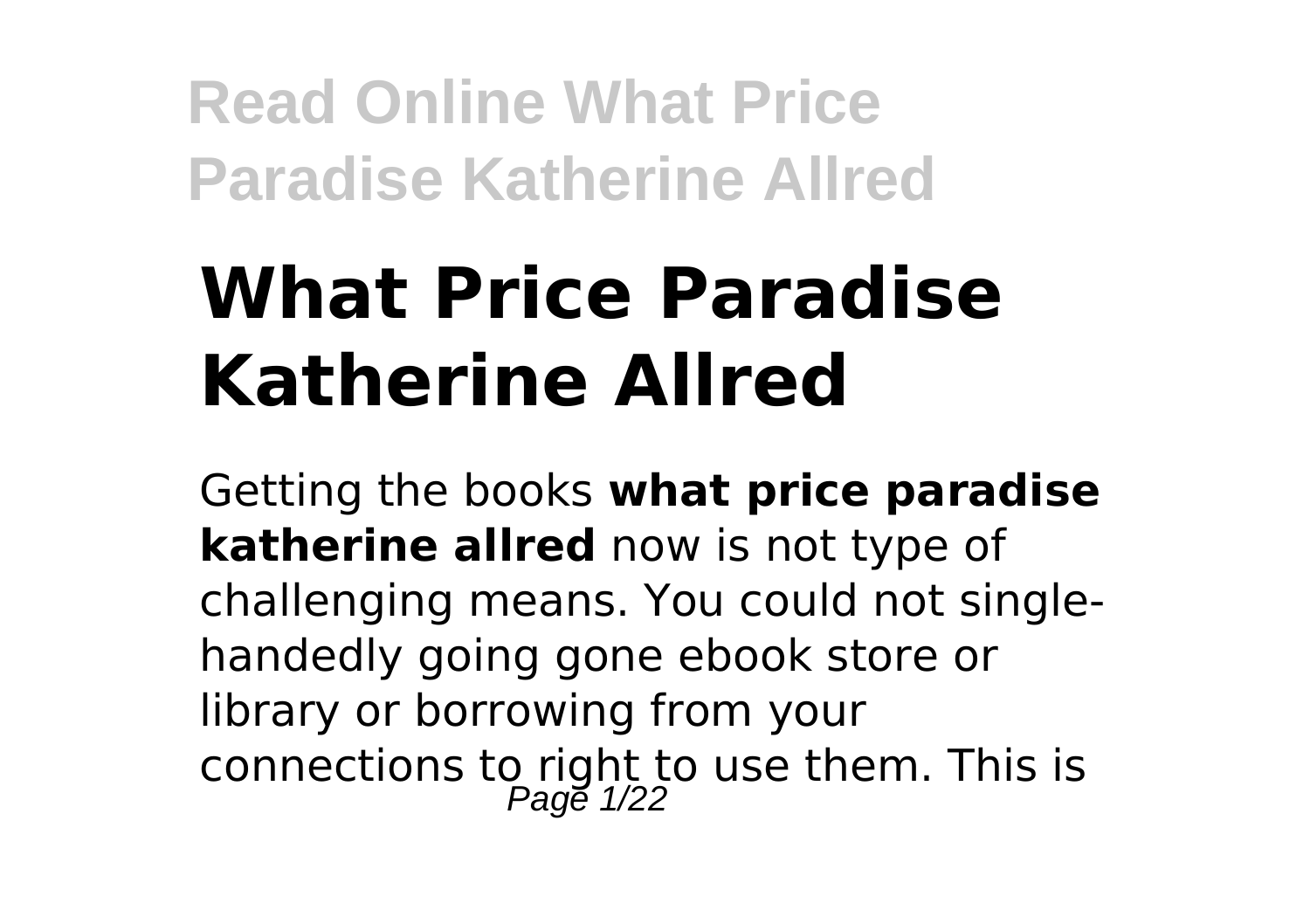an unquestionably simple means to specifically get lead by on-line. This online message what price paradise katherine allred can be one of the options to accompany you past having new time.

It will not waste your time. assume me, the e-book will completely broadcast you

Page 2/22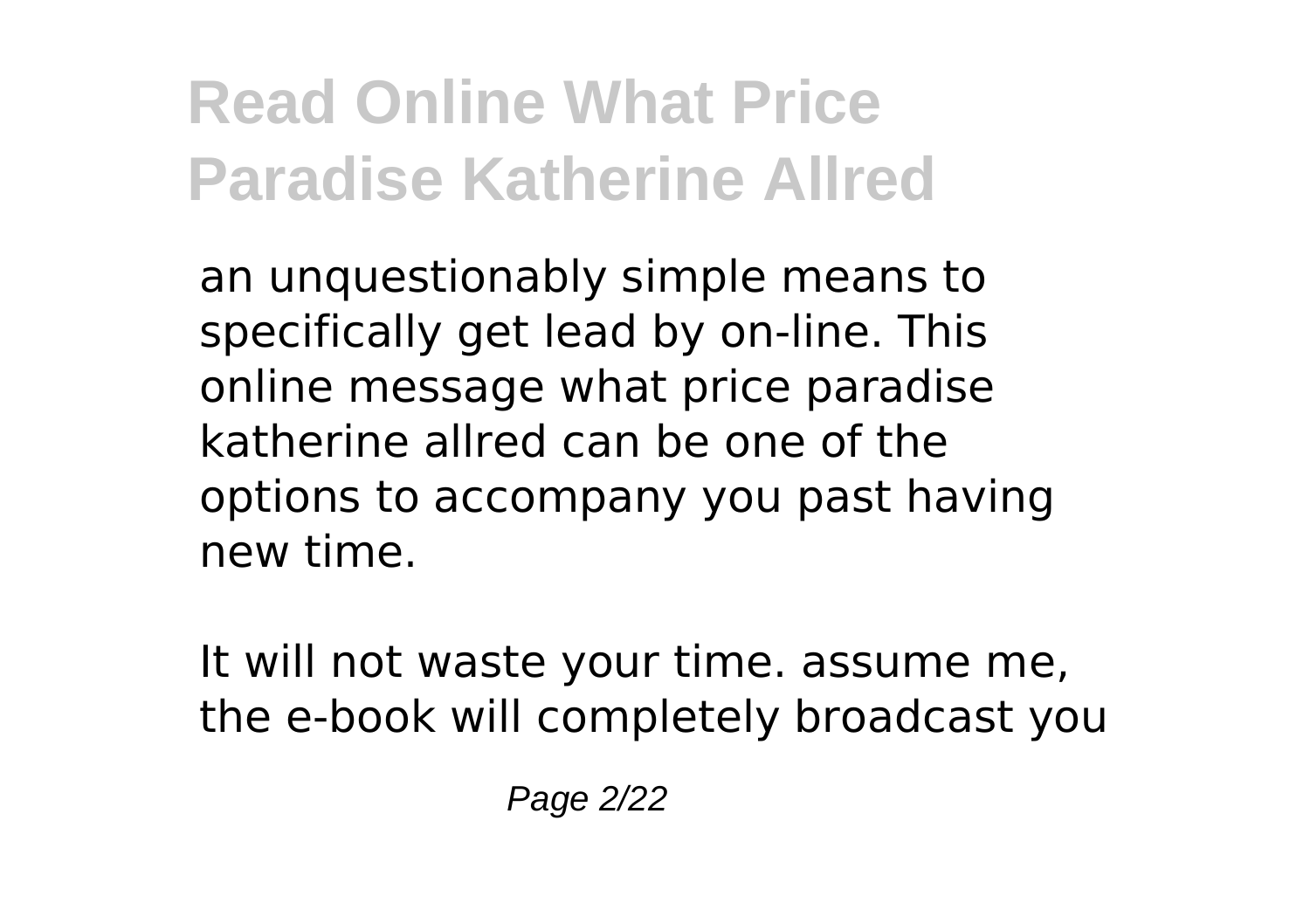additional matter to read. Just invest tiny mature to right to use this on-line publication **what price paradise katherine allred** as without difficulty as evaluation them wherever you are now.

4eBooks has a huge collection of computer programming ebooks. Each downloadable ebook has a short review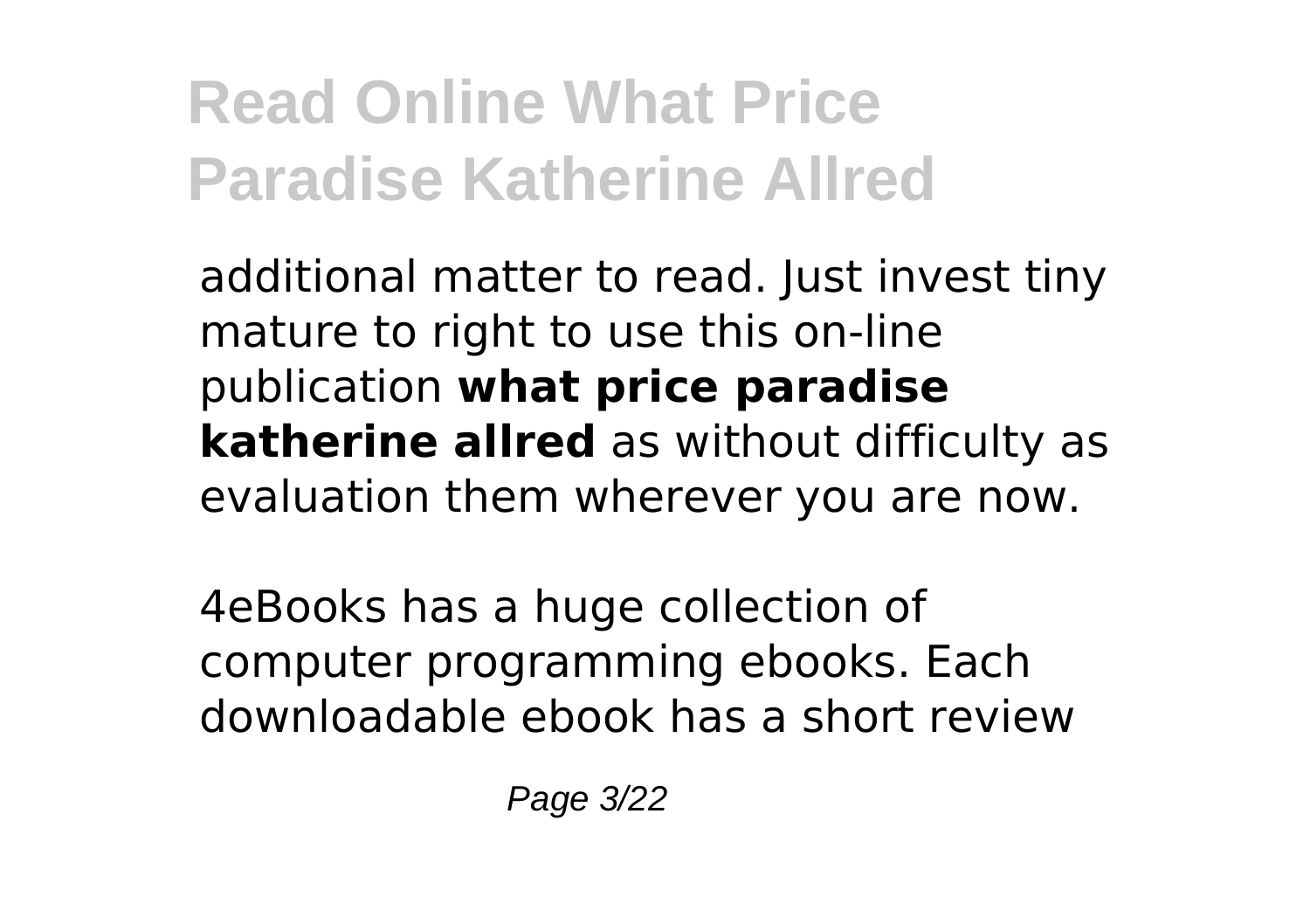with a description. You can find over thousand of free ebooks in every computer programming field like .Net, Actionscript, Ajax, Apache and etc.

### **What Price Paradise Katherine Allred**

Price \$35.00. Mens Senior Singles Open: Thu 06/09/22 THIS EVENT IS FULL. No

Page 4/22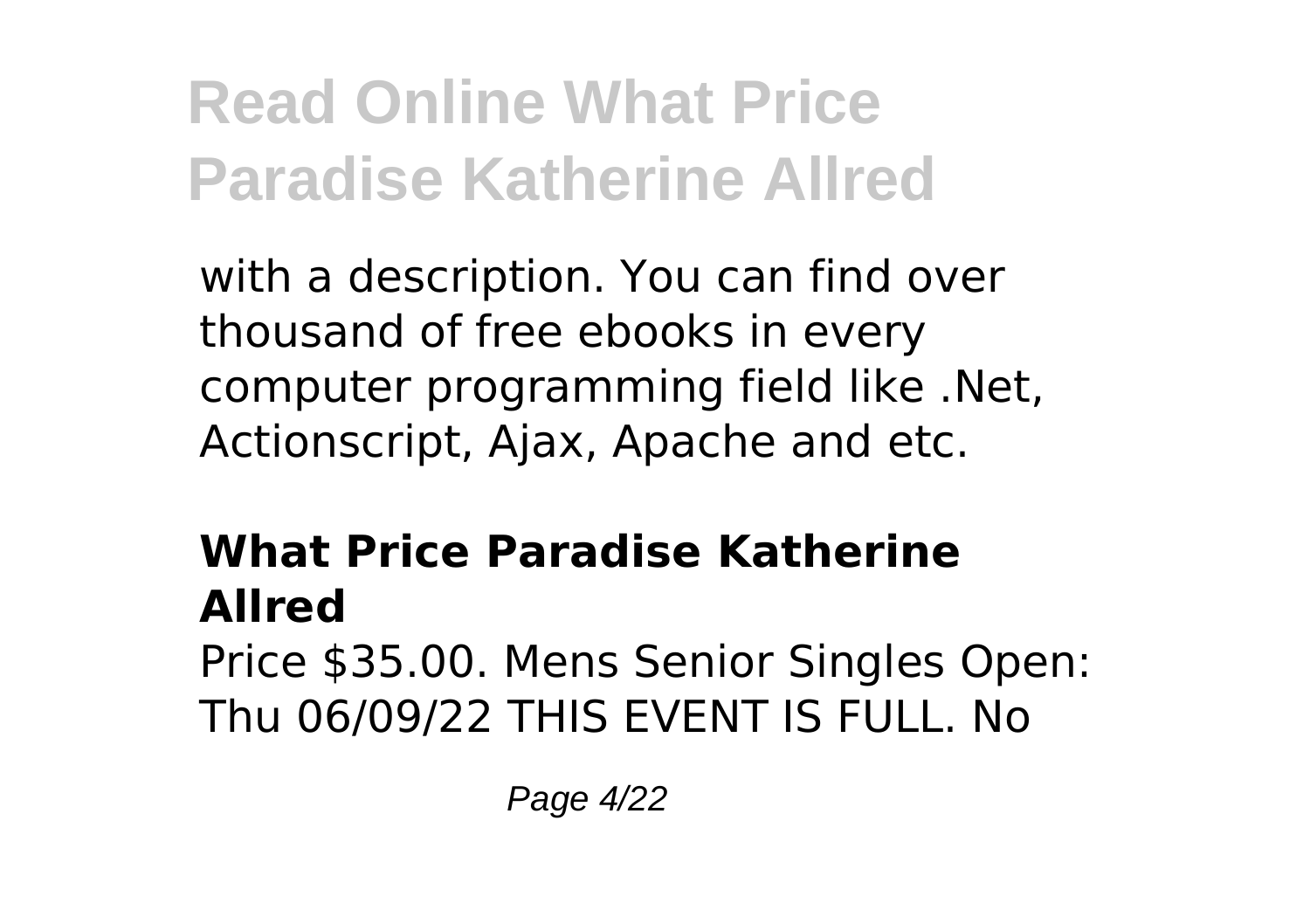new registrations are permitted. Price \$120.00. Womens Singles Open Pro: Thu 06/09/22 Price \$135.00. Mens Singles Open Pro: Thu 06/09/22 Price \$135.00. Womens Doubles Skill/Age Groups: Fri 06/10/22 (Skill levels and age groups within skill levels.

#### **Select Medical Orange County Cup -**

Page 5/22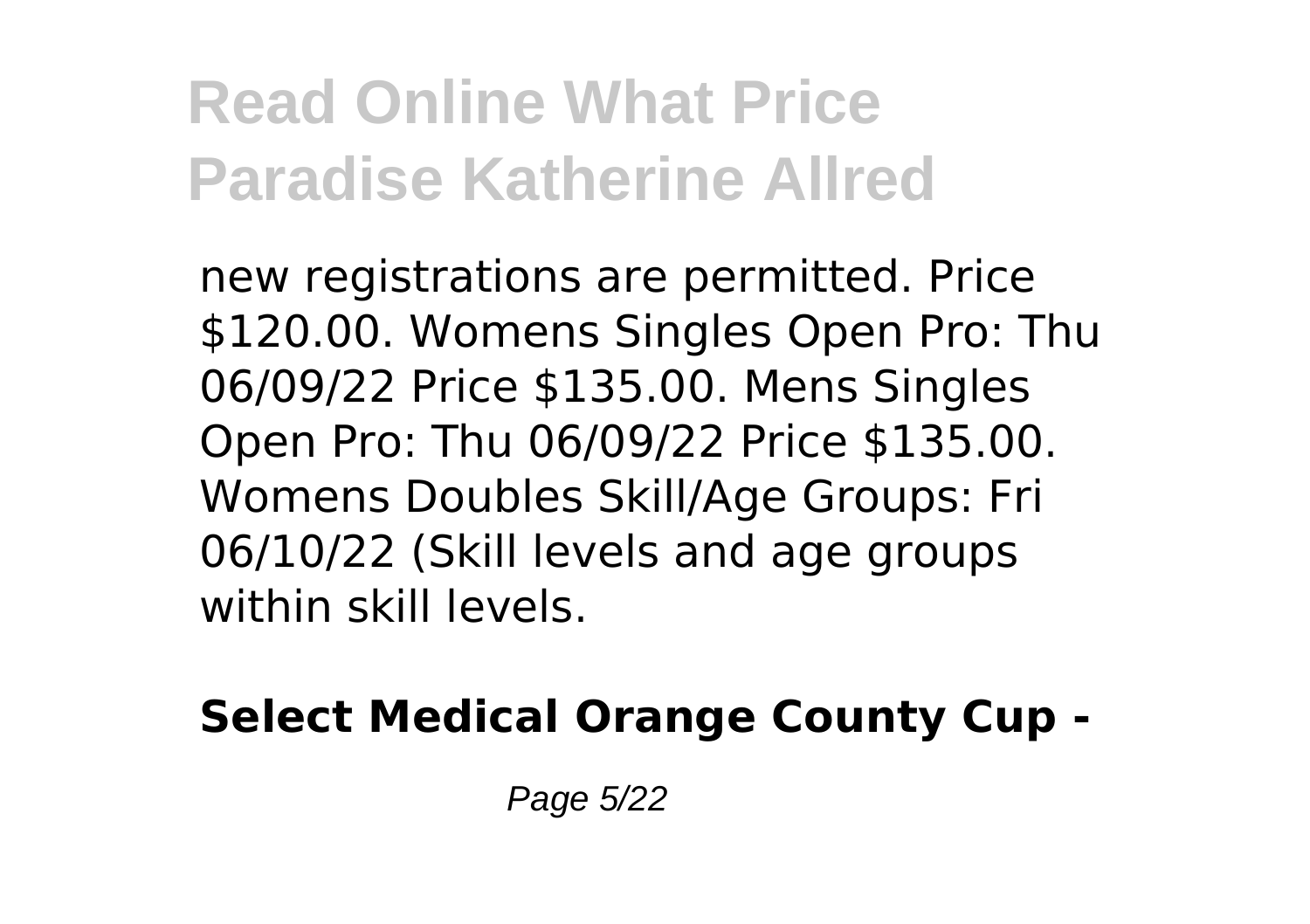### **Pickleball**

a aa aaa aaaa aaacn aaah aaai aaas aab aabb aac aacc aace aachen aacom aacs aacsb aad aadvantage aae aaf aafp aag aah aai aaj aal aalborg aalib aaliyah aall aalto aam ...

### **MIT - Massachusetts Institute of Technology**

Page 6/22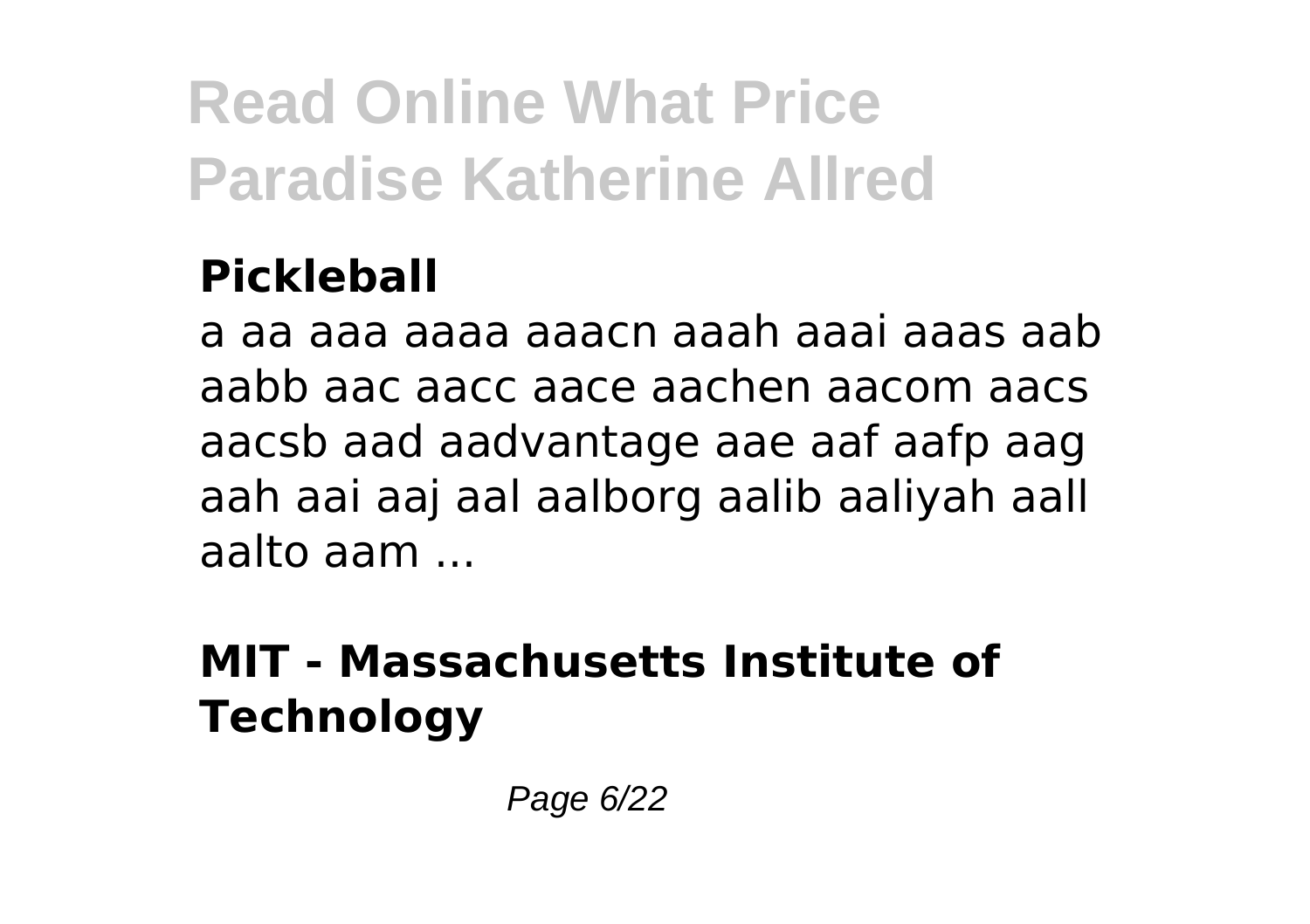ARTA recognizes and remembers those who have recently passed away. If you know of an Alberta retired teacher who has recently passed away, their name can be included in the In Memoriam page of news&views magazine. Submissions of the names of colleagues can be sent to memoriam@arta.net; please include the full name of the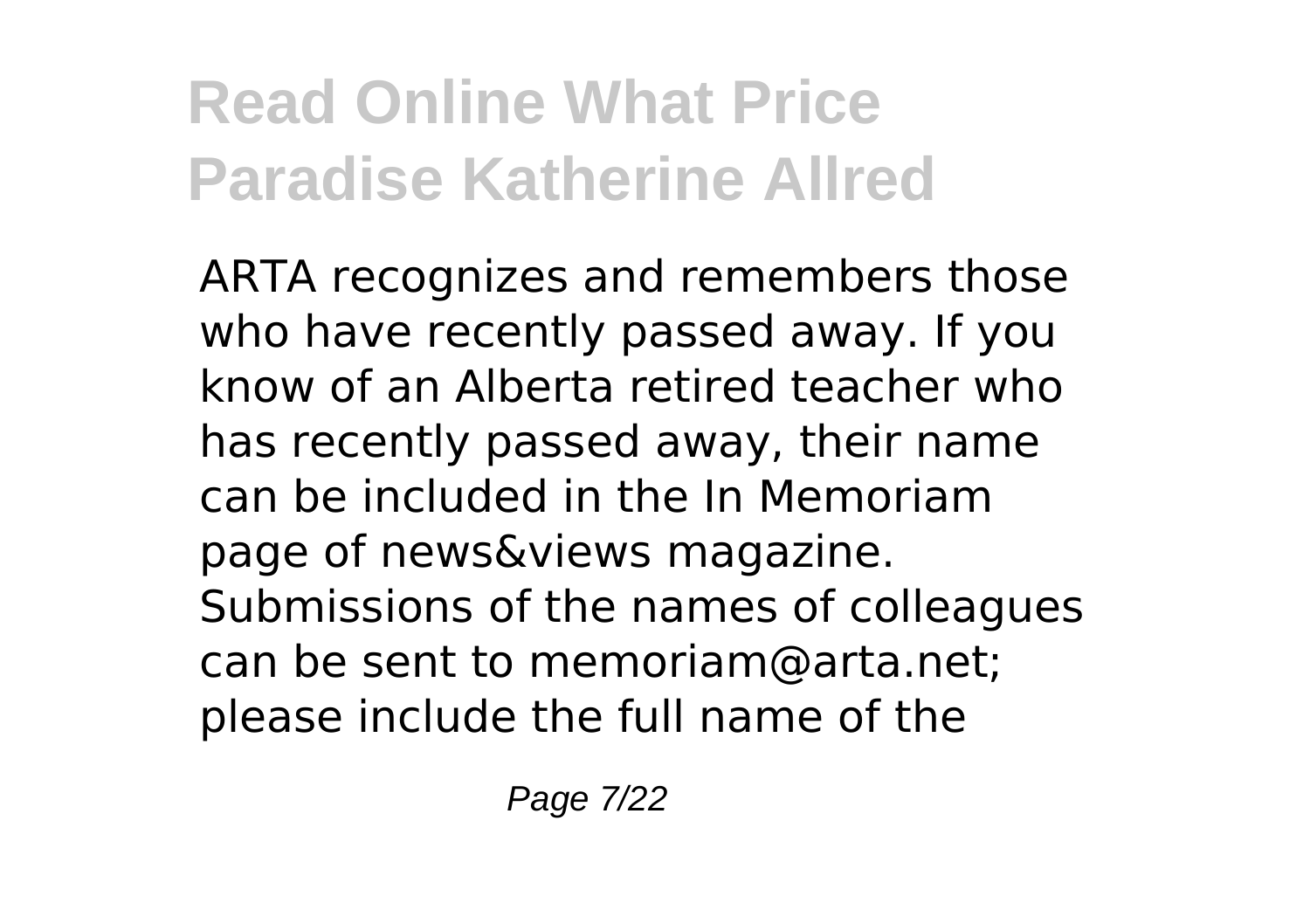deceased with middle and maiden names, the place of death, and any ...

#### **In Memoriam - The Alberta Retired Teachers' Association**

The Outpost is an American fantasyadventure drama television series, acquired by The CW, which premiered on July 10, 2018. It was produced by

Page 8/22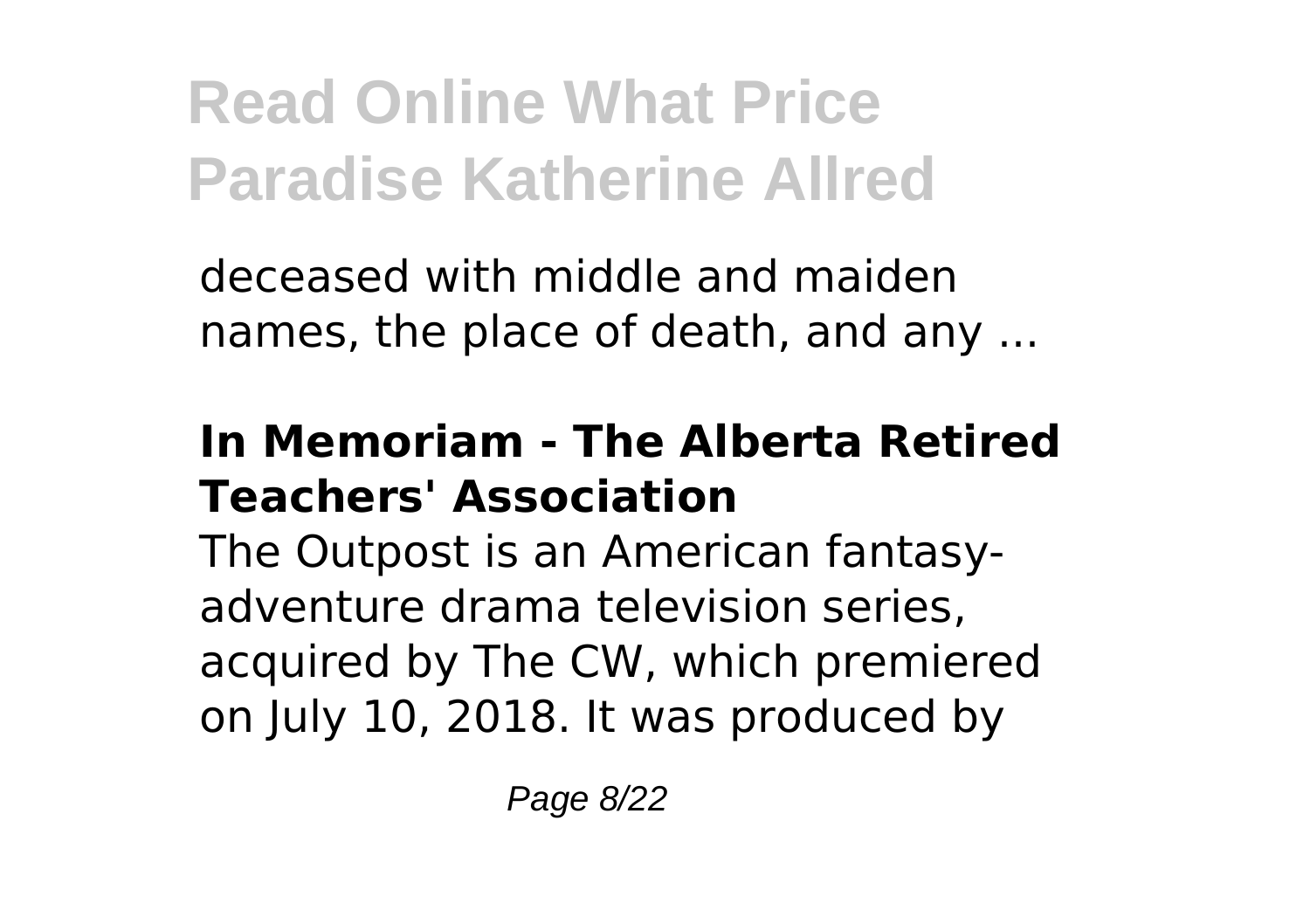Syfy's international channels for international broadcast. The series was renewed for a third season in October 2019 which premiered on October 8, 2020. Ahead of the third-season premiere, the series was picked up for an additional 13 episodes.

### **The Outpost (TV series) - Wikipedia**

Page 9/22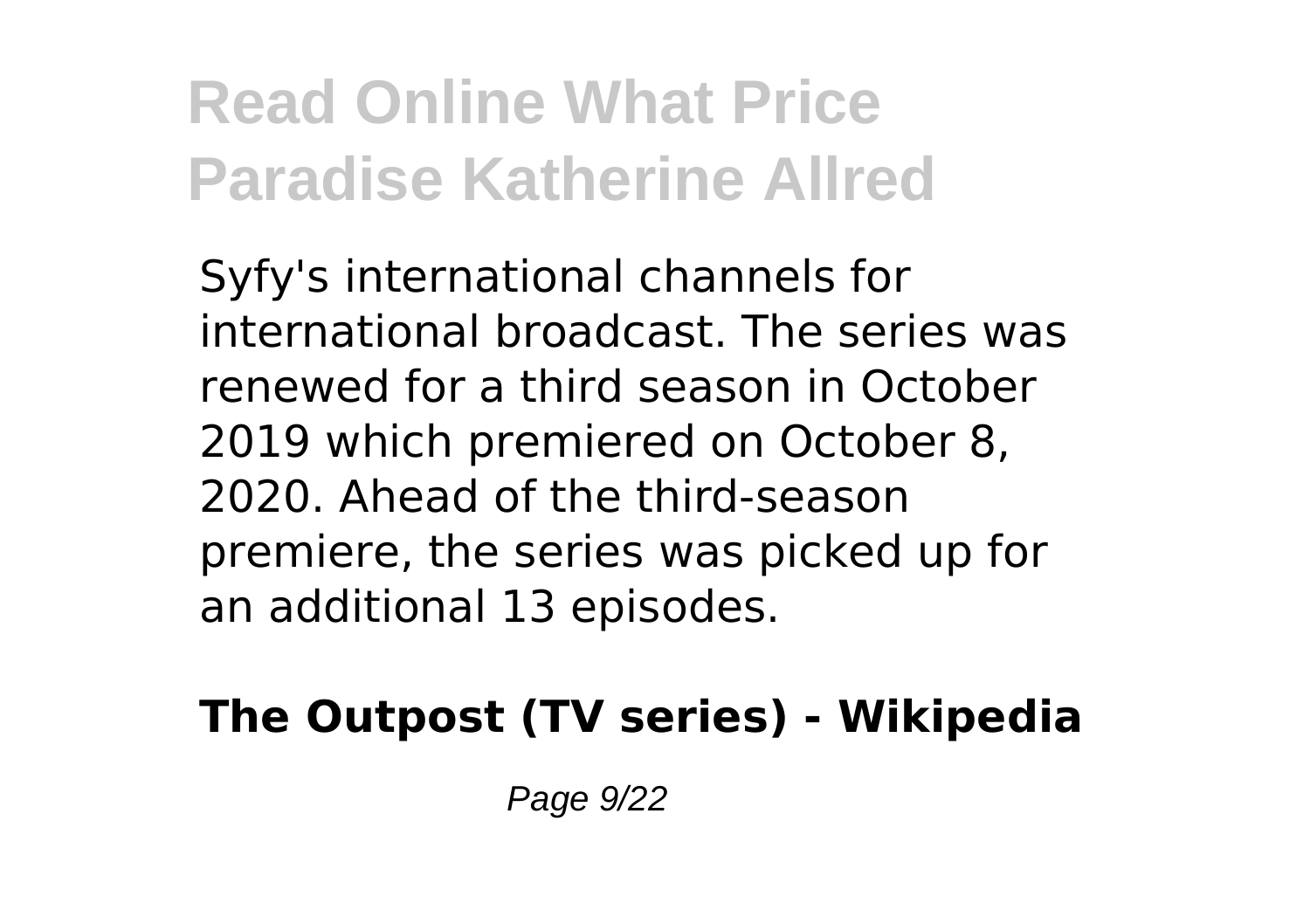Arizona Care Network's network of highquality providers collaborate for your best care. Our Care Coordination staff become part of your healthcare team and provide services to help with challenges that impact your health.

#### **AZ Care Network - A Better State of Care**

Page 10/22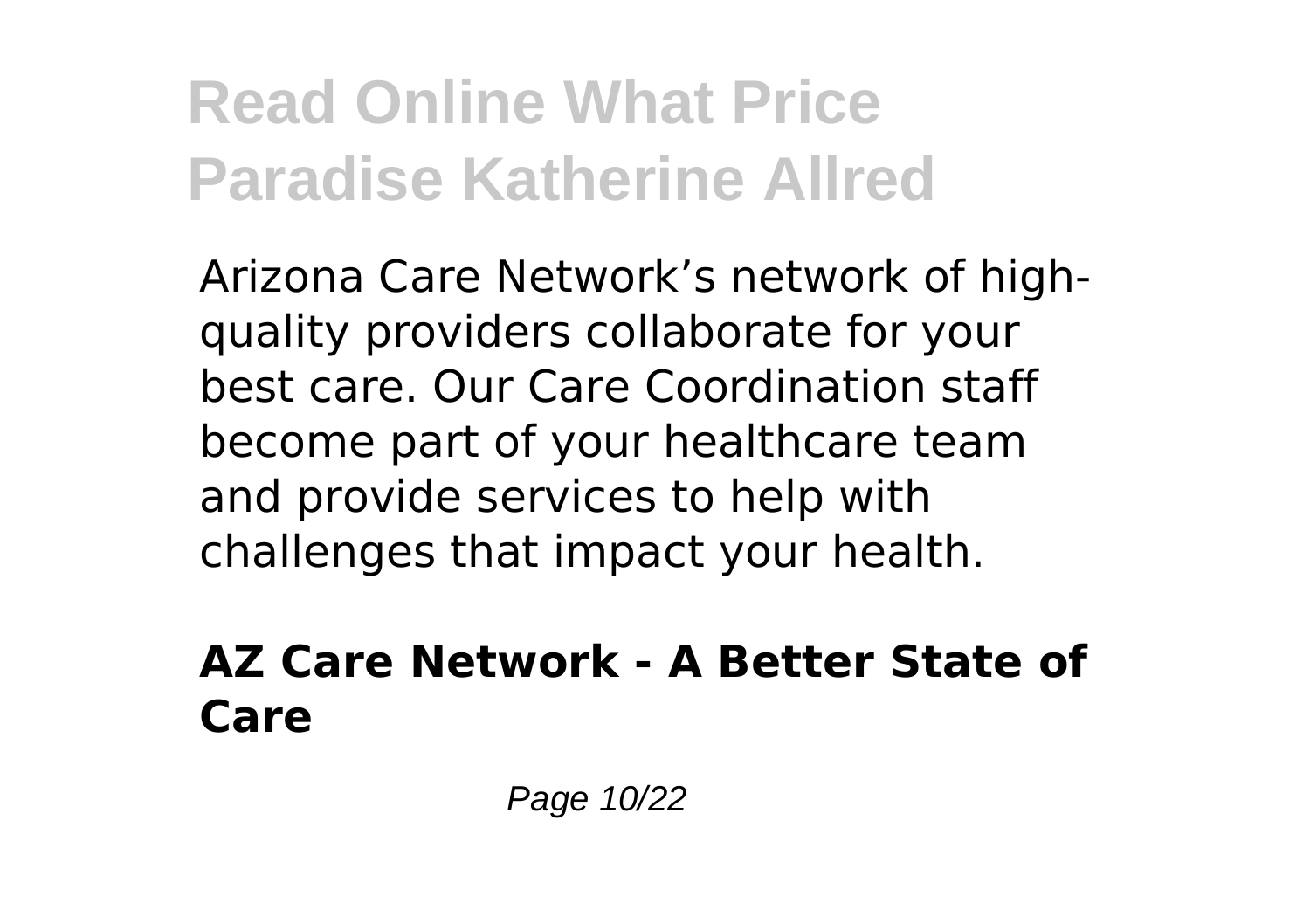WonderClub carries a huge selection of adult magazines. Ephemera Ideal for Magazine Collectors.

### **Adult Mens Magazines Back Issues Archive at WonderClub**

Michael Joseph Jackson was born in Gary, Indiana, on August 29, 1958. He was the eighth of ten children in the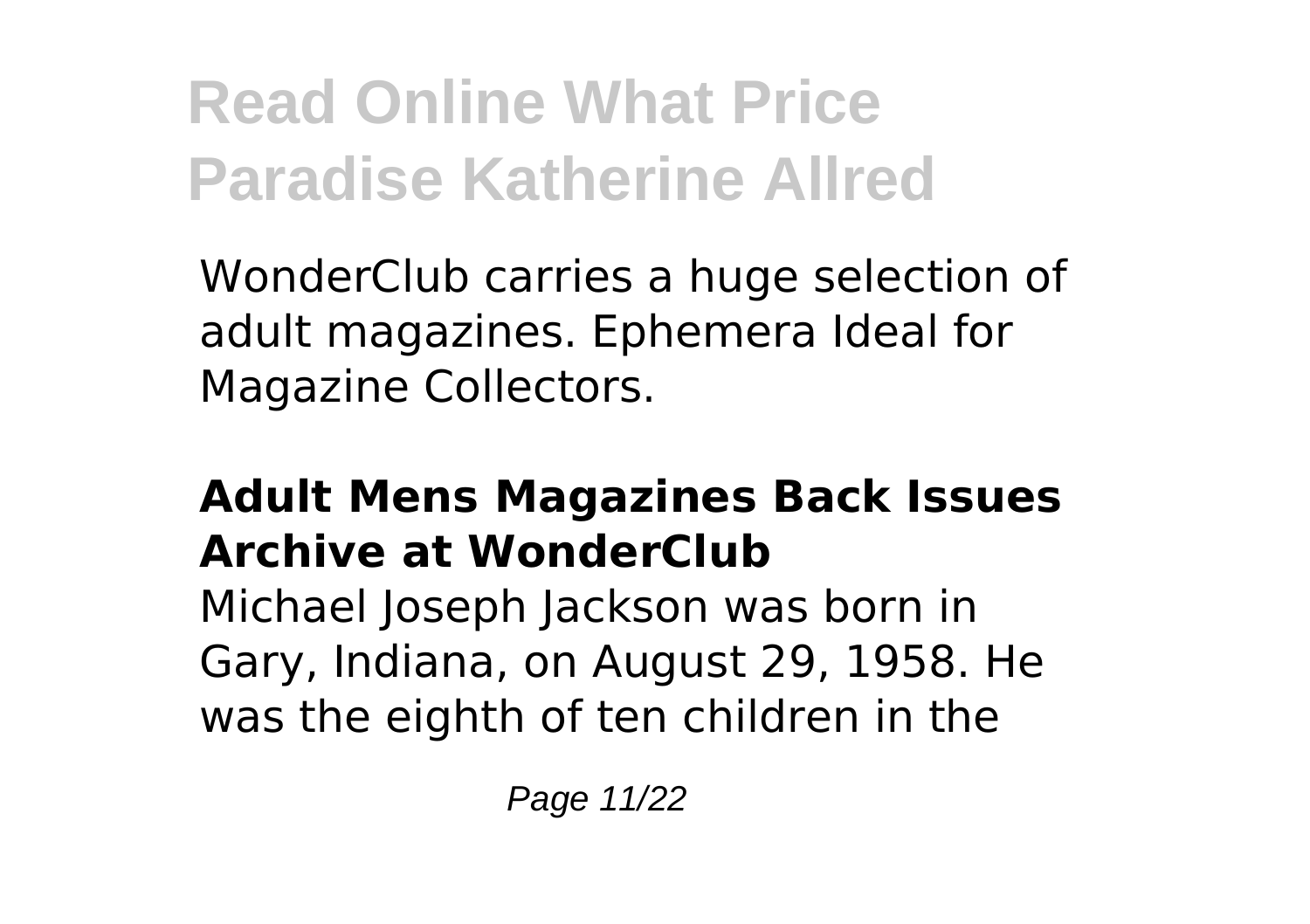Jackson family, a working-class African-American family living in a two-bedroom house on Jackson Street. His mother, Katherine Esther Jackson (née Scruse), played clarinet and piano, had aspired to be a country-and-western performer, and worked part-time at Sears.

### **Michael Jackson - Wikipedia**

Page 12/22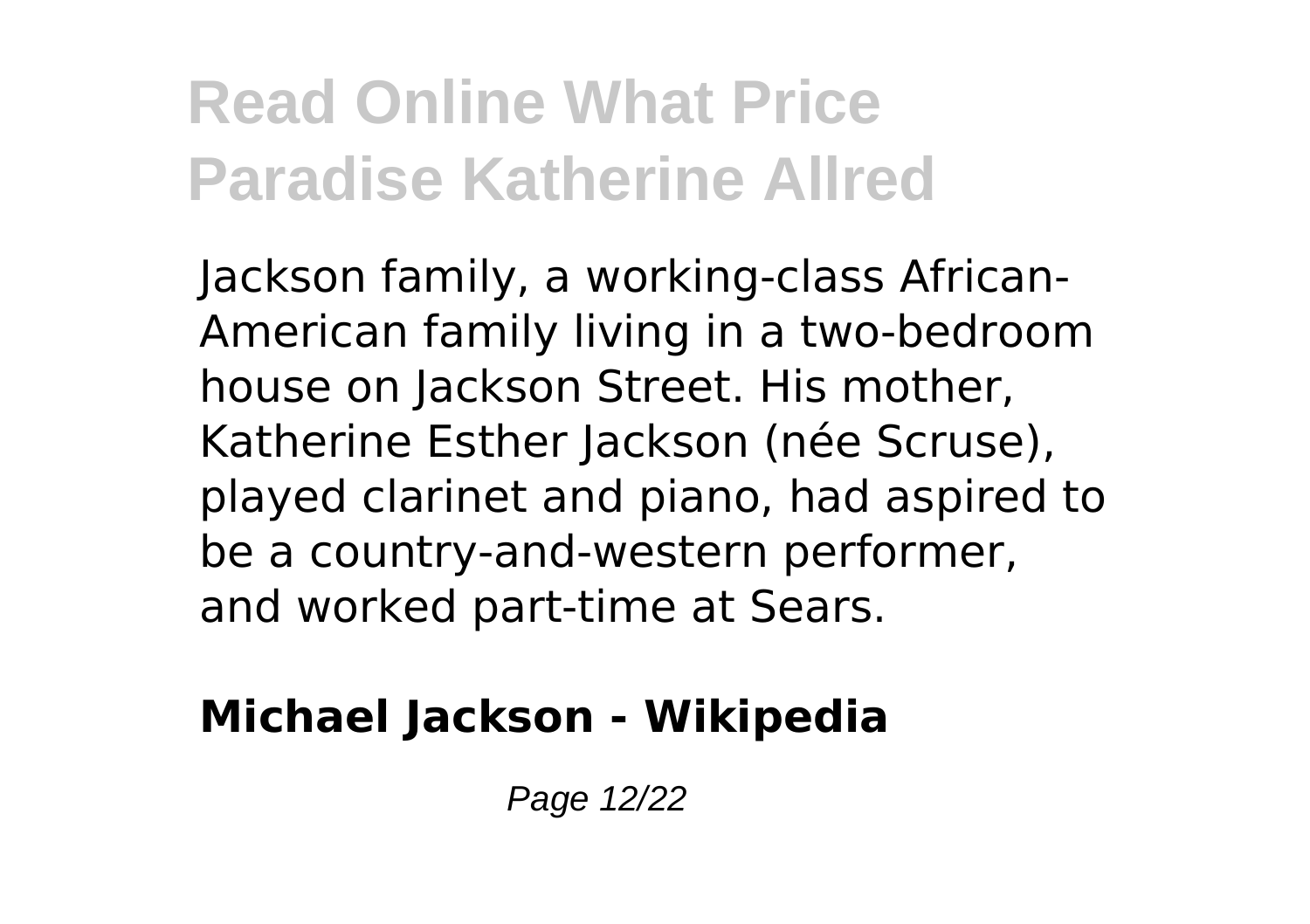definition of - senses, usage, synonyms, thesaurus. Online Dictionaries: Definition of Options|Tips

### **LookWAYup**

Entertainment and celebrity news, interviews, photos and videos from **TODAY**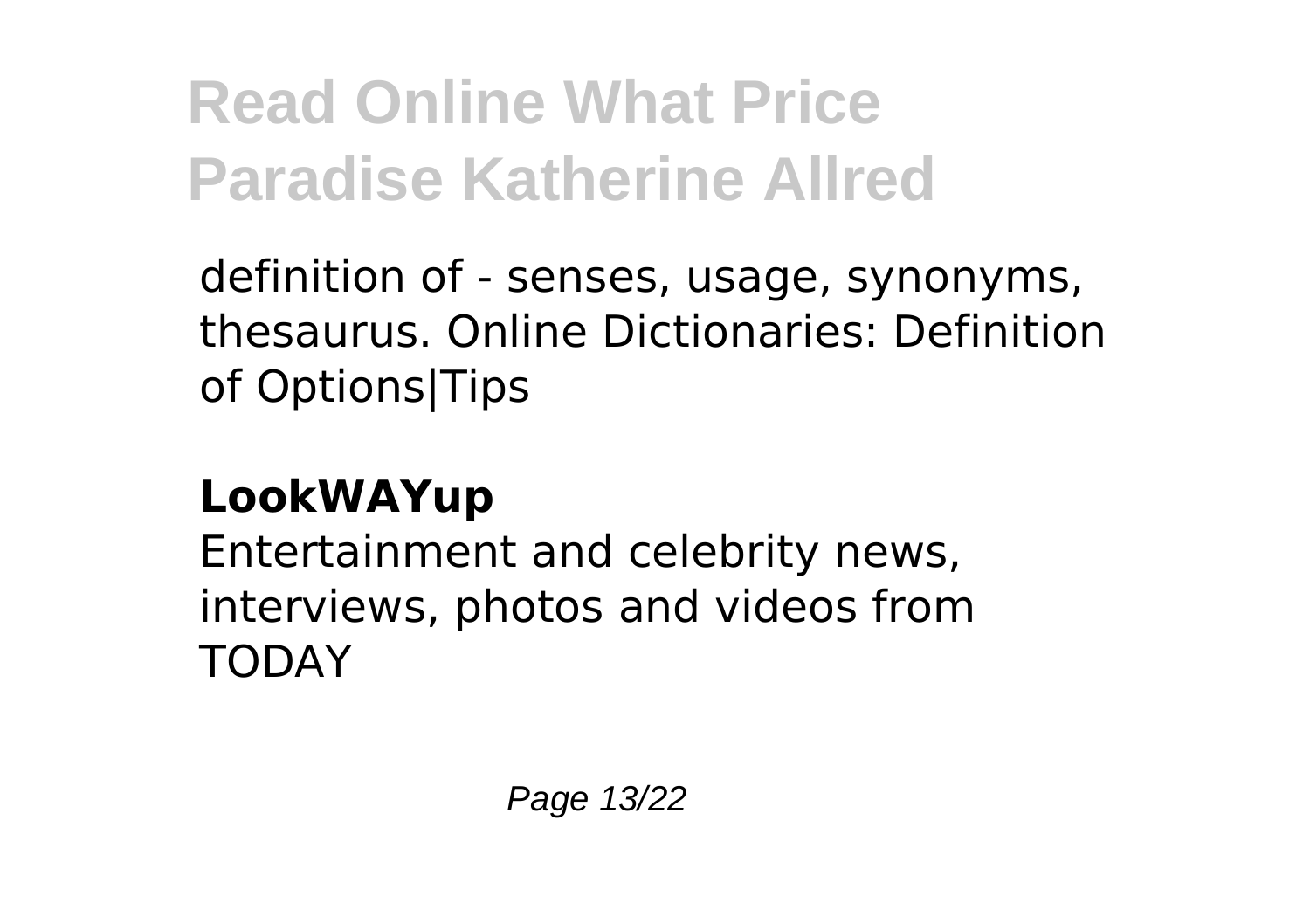#### **Pop Culture: Entertainment and Celebrity News, Photos & Videos - TODAY ...**

A company has as its current market price of its shares \$ 27.50 per share, earnings per share are \$ 1.25 and dividends per share are \$ 0.40. Your financial price-earning ratio is equal to: 3.3 32.0 22… I would like each slide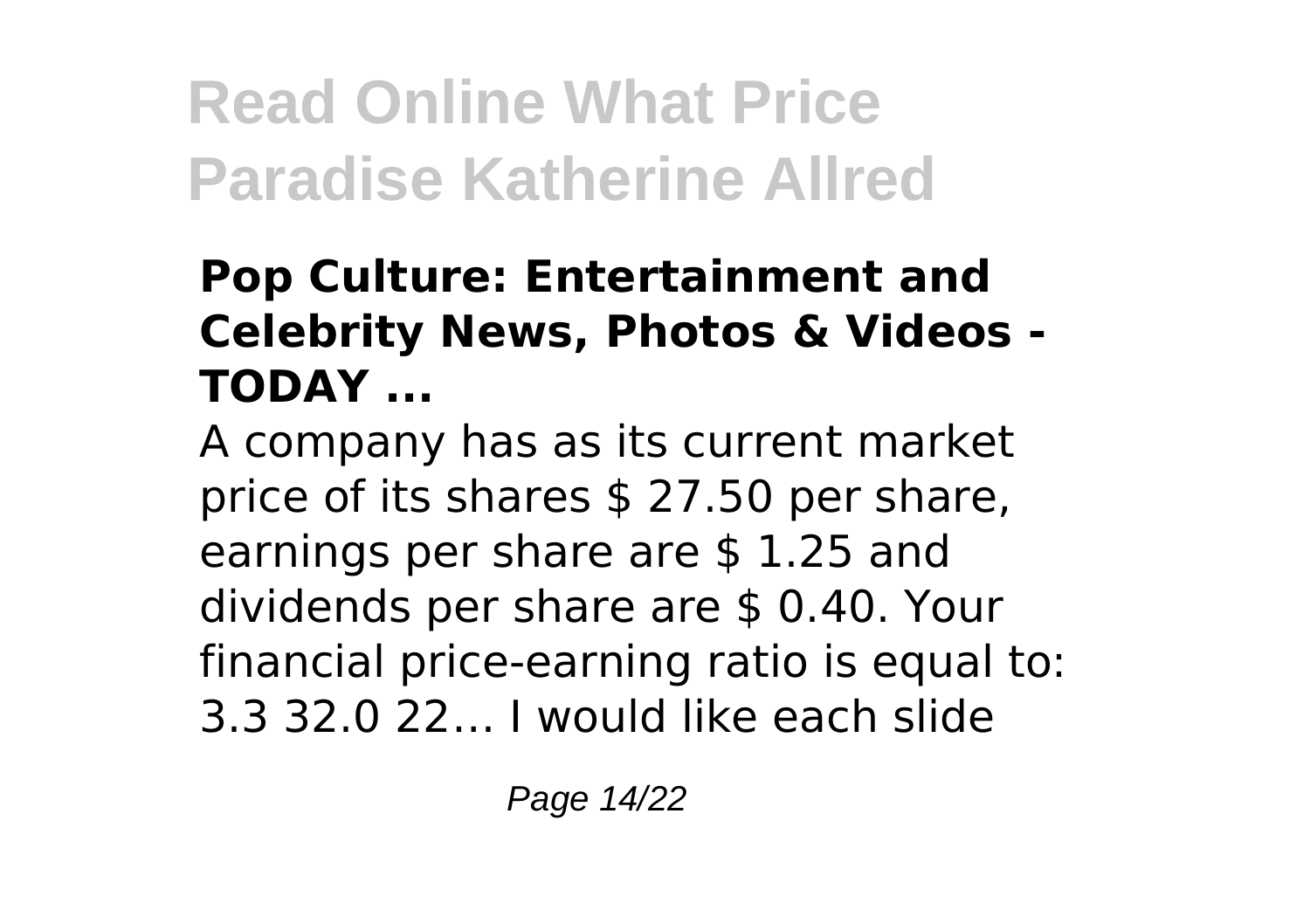explained. specifically, how to justify costing systems, selling prices, target profits, and contribution margin.

#### **Managerial Accounting?? - Essay Help** PUPPY PARADISE CO 12/30/2024 21-C-0461 Kimberly DeFisher Williamson 2/3/2023 21-C-0463 Ursula Sugg

Page 15/22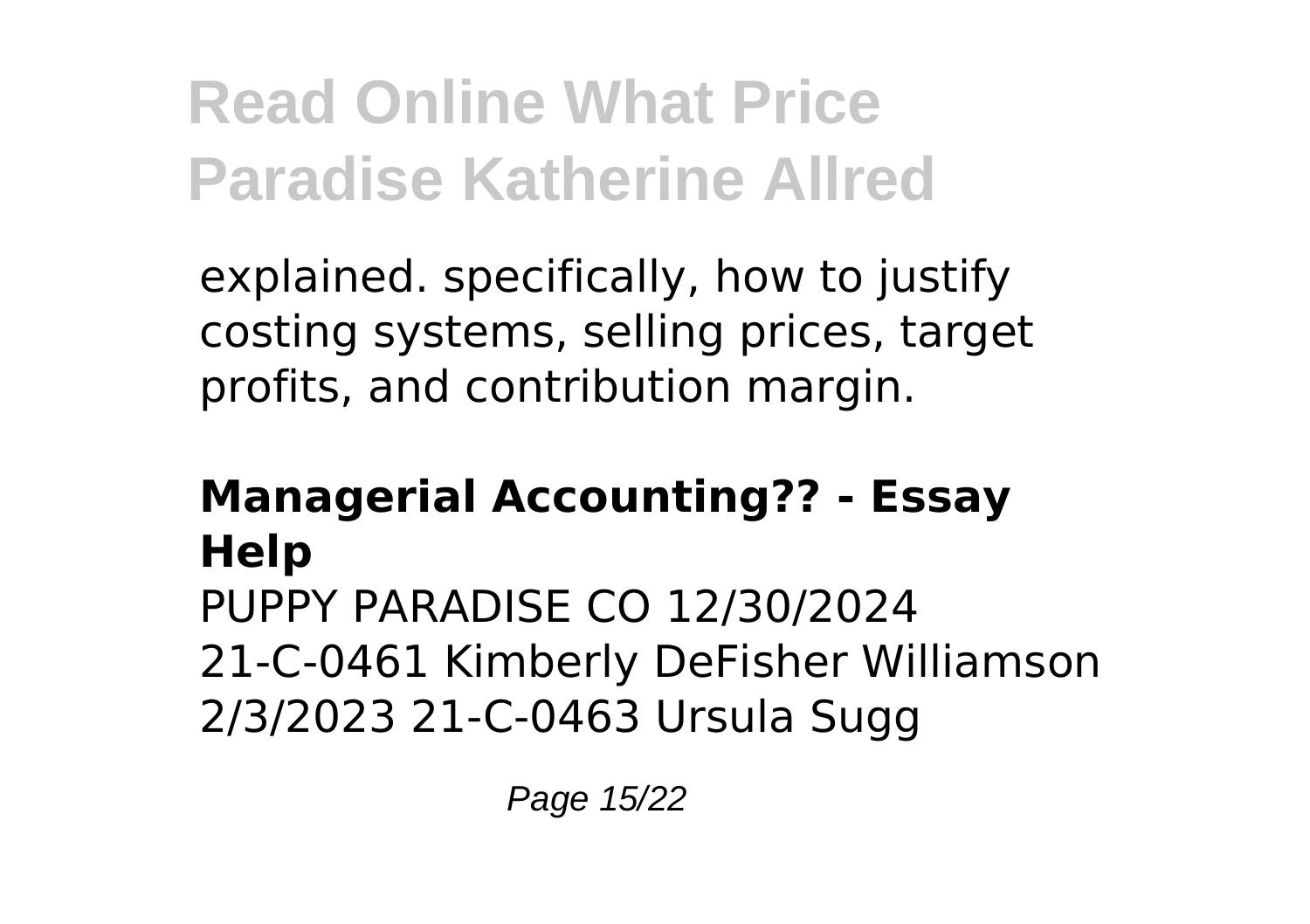Orchard Park 21-C-0470 Patrick Lavery Fonda 21-C-0478 Anne H Meade The Animal Teachers Springwater 11/5/2022 21-C-0480 REBECCA STEDMAN Fort Rickey Discovery Zoo ROME 21-C-0481 Wildlife Rescue Center Of The Hamptons, Inc Hampton Bays 2/12/2023  $21-C$  ...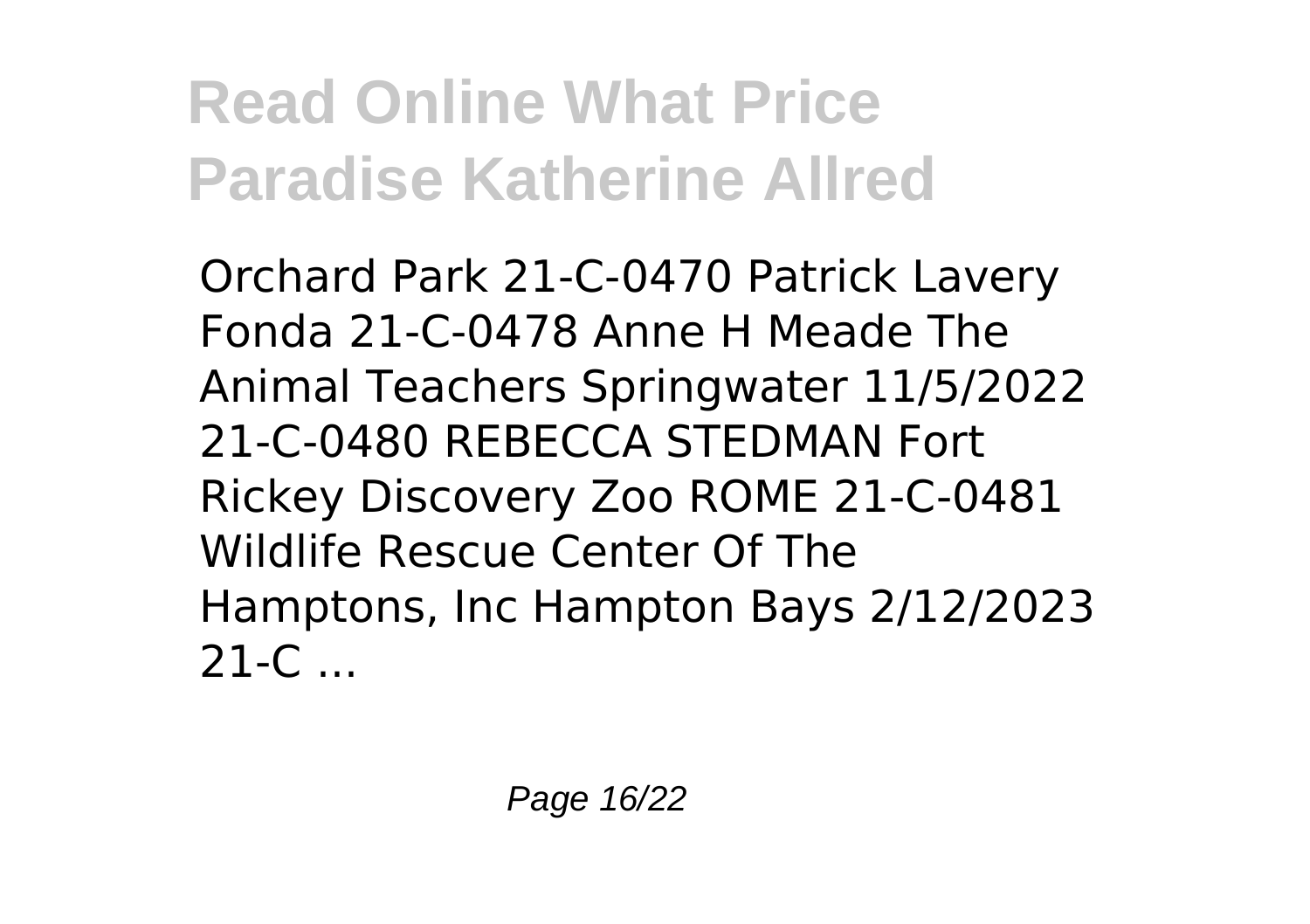**USDA APHIS | Home Landing Page** Macroaxis is a sophisticated yet simple to use personalized wealth optimization service that delivers measurable value in the form of improved return on investment portfolios of self-guided and socially-responsible investors of all levels and skills. We hope you can achieve your economic goals and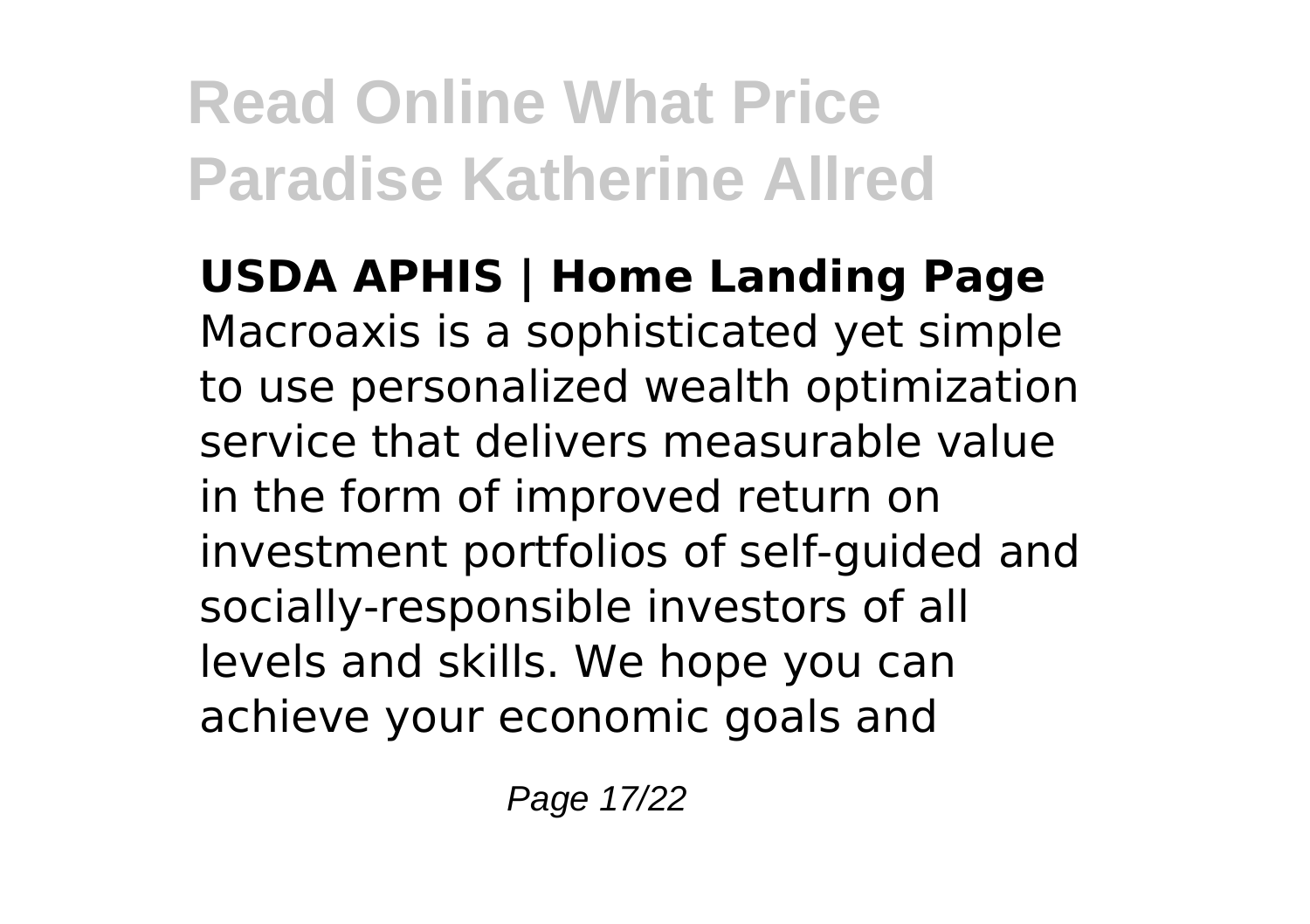protect your investments at all times.

### **Macroaxis Wealth Optimization Platform**

Get up to the minute entertainment news, celebrity interviews, celeb videos, photos, movies, TV, music news and pop culture on ABCNews.com.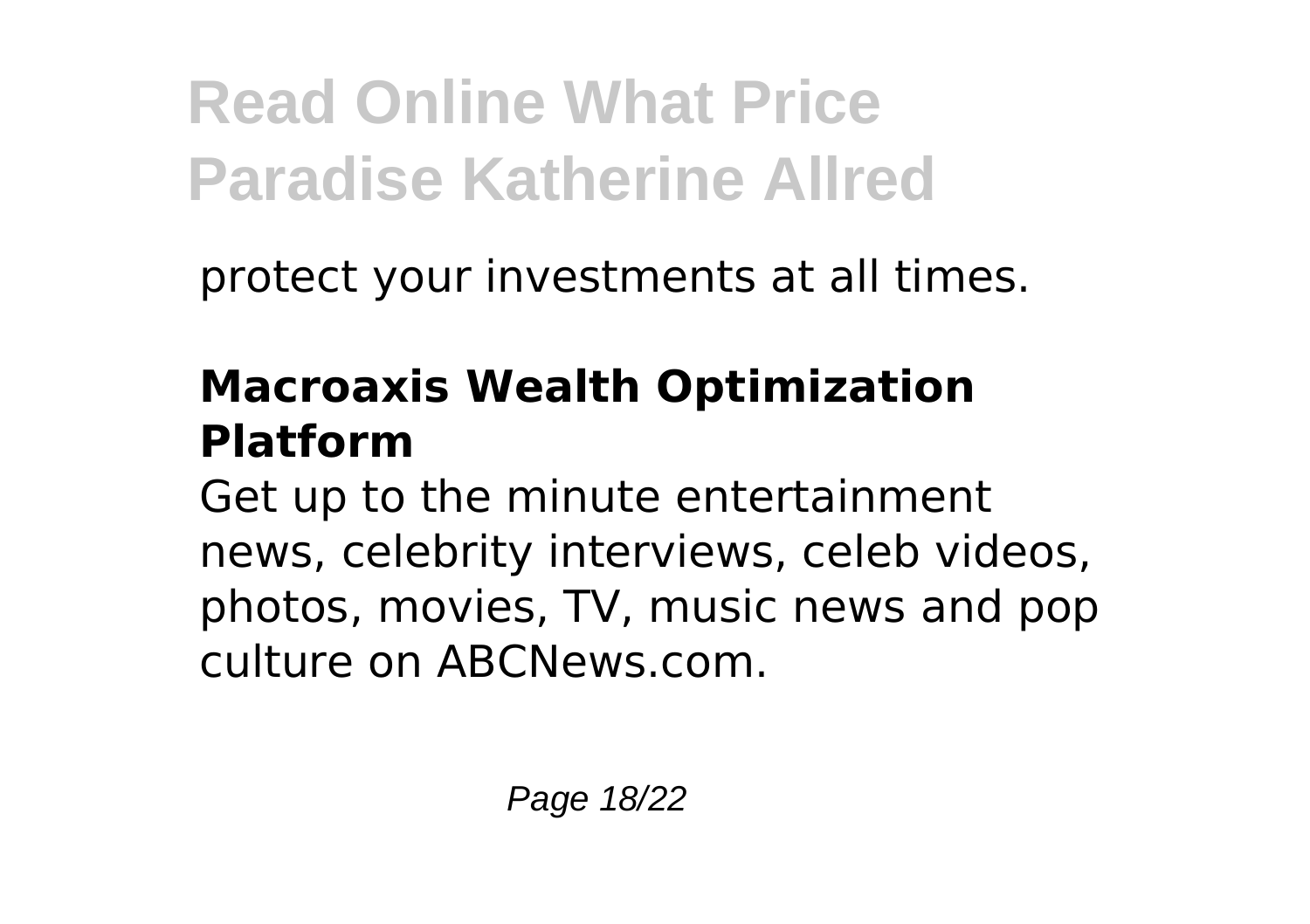#### **Entertainment News |Latest Celebrity News, Videos & Photos - ABC News ...**

Search Homes Condos Townhomes Land and Multifamily property for sale in the greater Atlanta Metro Areas - Home search tools.

#### **Search the Atlanta FMLS - Advanced**

Page 19/22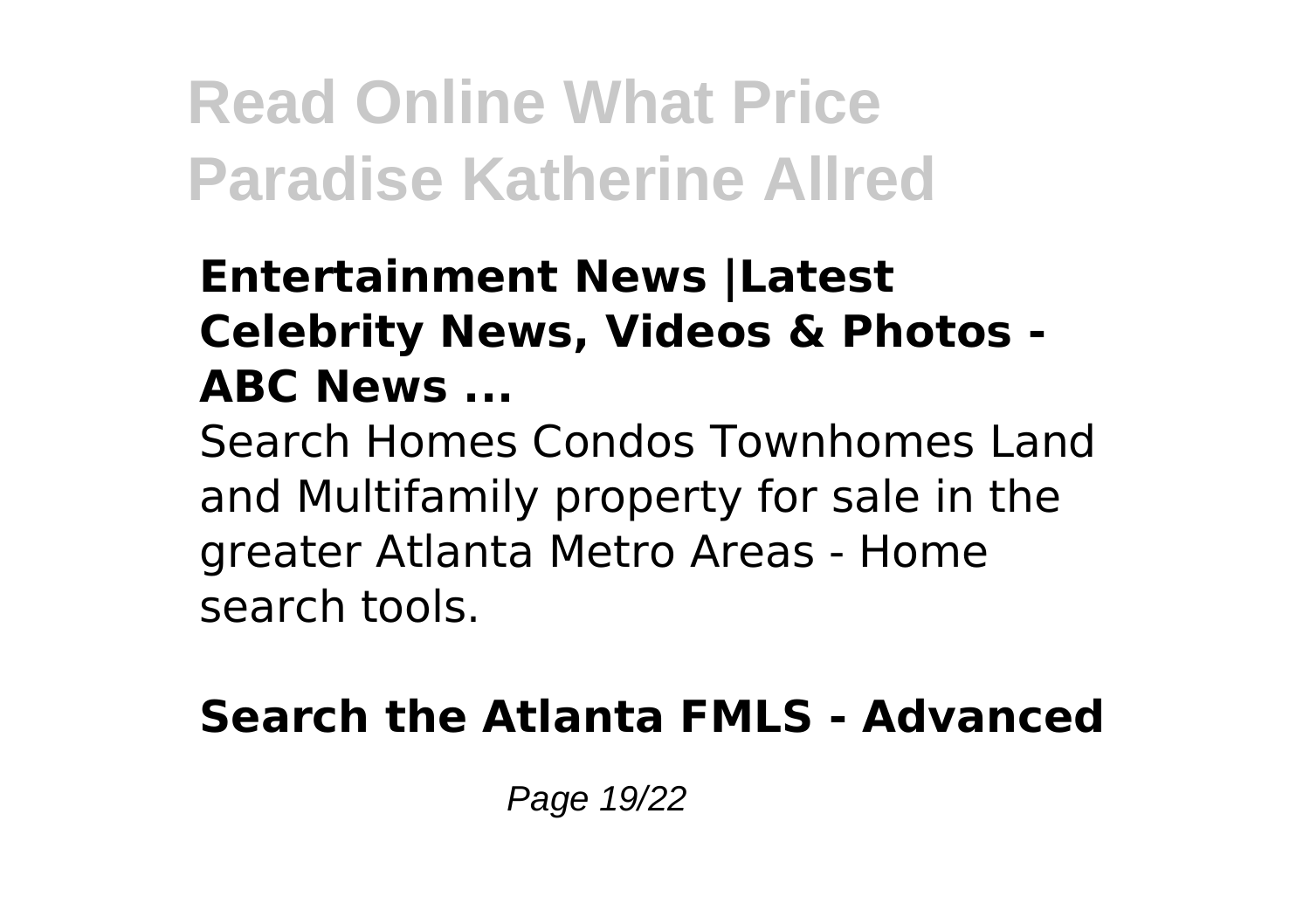### **Search**

He is survived by his wife – Katherine Ballard Solberg; step-daughter – Marlo Credille (Gary); step-granddaughter – Briana Wood (Shane) and two step-greatgrandchildren– Charli and Tay Wood. He was preceded in death by his parents, Selmer and Pauline Prescher Solberg and a daughter, Christy Solberg. His

Page 20/22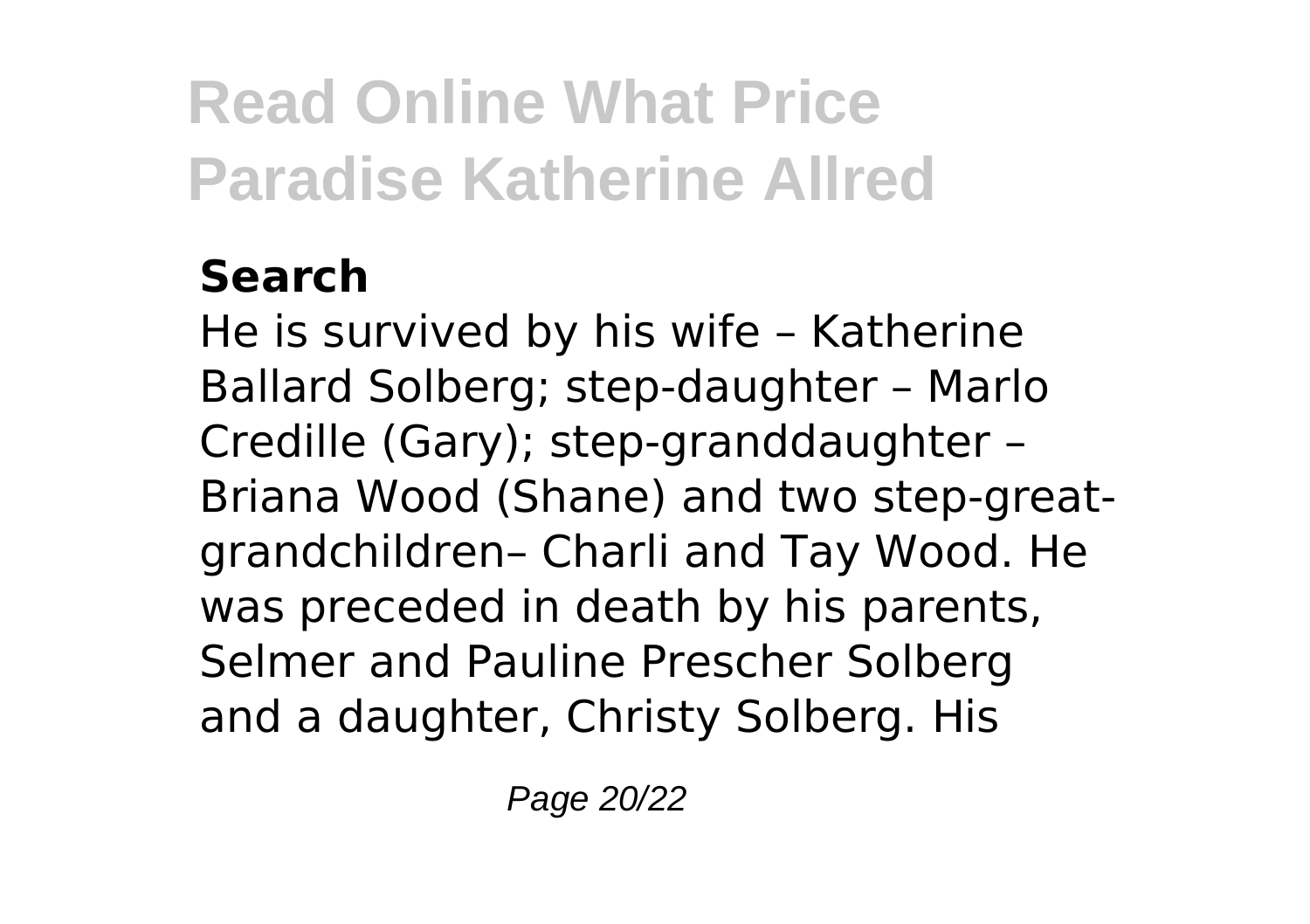family will serve as pallbearers.

### **Belmont Obituaries - Deaton Funeral Homes**

Latest breaking news from New York City.

Page 21/22